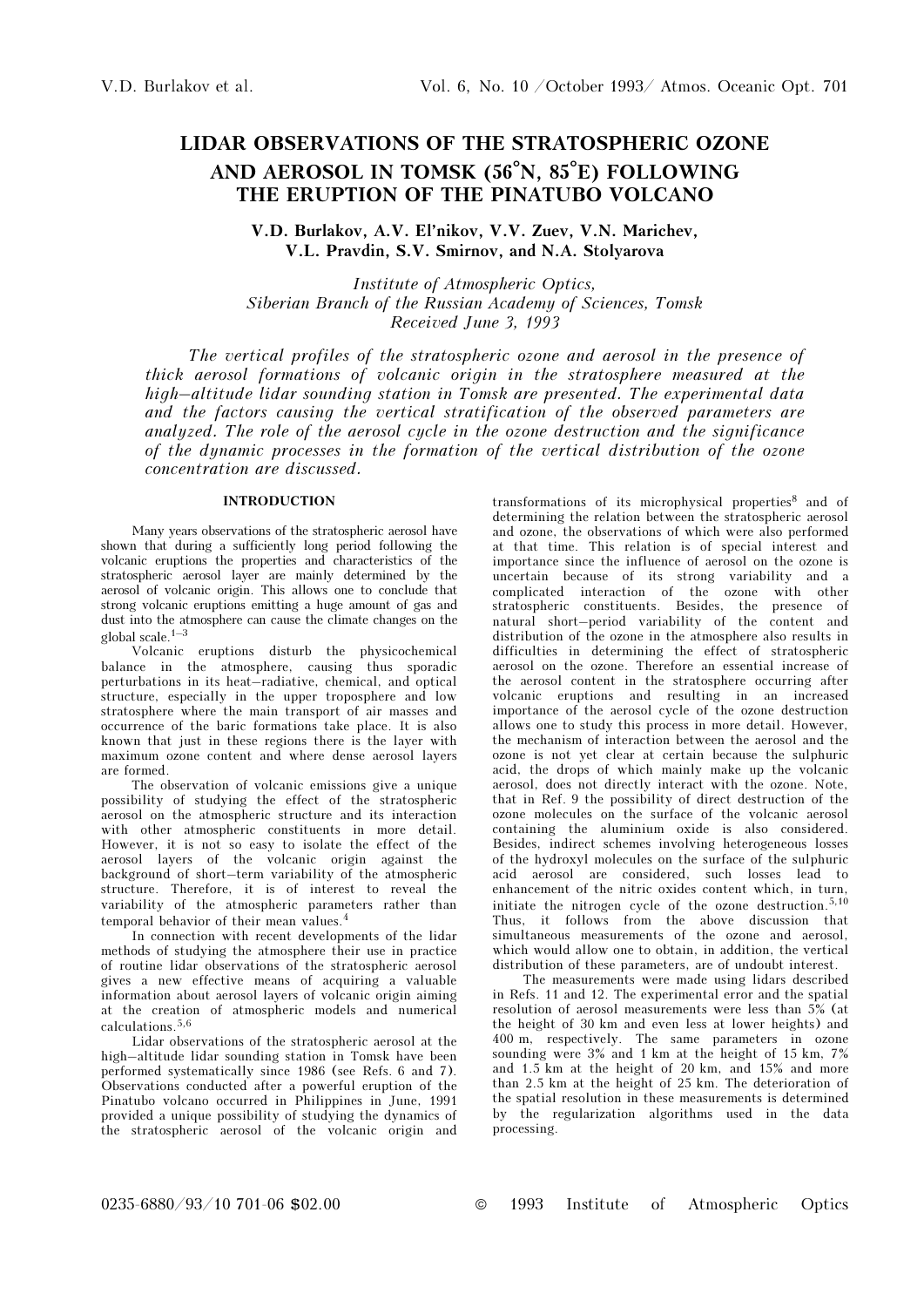#### OPTICAL CHARACTERISTICS OF THE AEROSOL AT THE WAVELENGTH  $\lambda = 532$  nm

Optical parameter of the atmosphere, which is most frequently measured at lidar sensing of the stratosphere, is the so–called scattering ratio  $R(H)$  (see Ref. 11)

$$
R(H) = 1 + \beta \frac{\alpha}{\pi}(H) / \beta \frac{m}{\pi}(H), \qquad (1)
$$

where  $\beta_n^{\alpha}(H)$  and  $\beta_n^{\beta}(H)$  are the aerosol and molecular backscattering coefficients.

The lidar observations of the height and temporal transformations of this parameter conducted at the high– altitude lidar sounding station in Tomsk following the eruption of the Pinatubo volcano till March, 1992 were analyzed in Ref. 13. A portion of vertical profiles R obtained in Ref. 13 are depicted in Fig. 1a. Results of further investigations of the vertical stratification of the aerosol are shown in Fig. 1b. The profiles shown represent practically every month being chosen arbitrarily within a month.



FIG. 1. Scattering ratio profiles at the wavelength  $\lambda = 532$  nm.

Common features in the altitude behavior dynamics of the scattering ratio for a given set of profiles are the descent of the maximum of R and its stabilization at the level of  $R = 3$ , whereas on January, 1992 the maximum values of  $R$  reached 8 (see Ref. 13). However, the scattering ratio  $R = 3$  is certainly higher than the scattering ratio  $(R = 1.15)$  observed for the background aerosol content in this stratosphere.

When the spring, winter, and fall profiles of  $R$  are compared, no successive transformations are observed irregardless of the time interval between the providing measurements (Fig. 1b). The profiles  $R$  show quite abrupt changes from night to night. Such a behavior can be indicative of the fact that the aerosol formations of the volcanic origin have nonuniform spatiotemporal structure even a long time after the eruption. The aerosol stratification over an observation point is obviously the result of such inhomogeneities motion. Therefore it can be stated that the stratospheric aerosol of volcanic origin is entrained, at least its major part, into the general motion of air mass.

The assumption of this kind agrees with the character of circulation processes at middle latitudes in the Northern Hemisphere. During winter in middle latitudes the eastward transfer and the high wind velocities increasing with the altitude are observed throughout the stratosphere. In spring a reconstruction of the thermobaric fields occurs, the wind velocity decreases<br>and the meridional wind components with large wind components with large variability in their directions become dominating. The main feature of the summer circulation of the stratosphere is the presence of so–called velopause. It appears as a result of changing in the wind direction from the western to the eastern (practically 180° change of direction), it is characterized by small wind velocities (some meters per second) and is localized at the height of 20 km. During the fall the reconstruction of circulation processes in the stratosphere also takes place in the direction that is quite opposite to the spring one.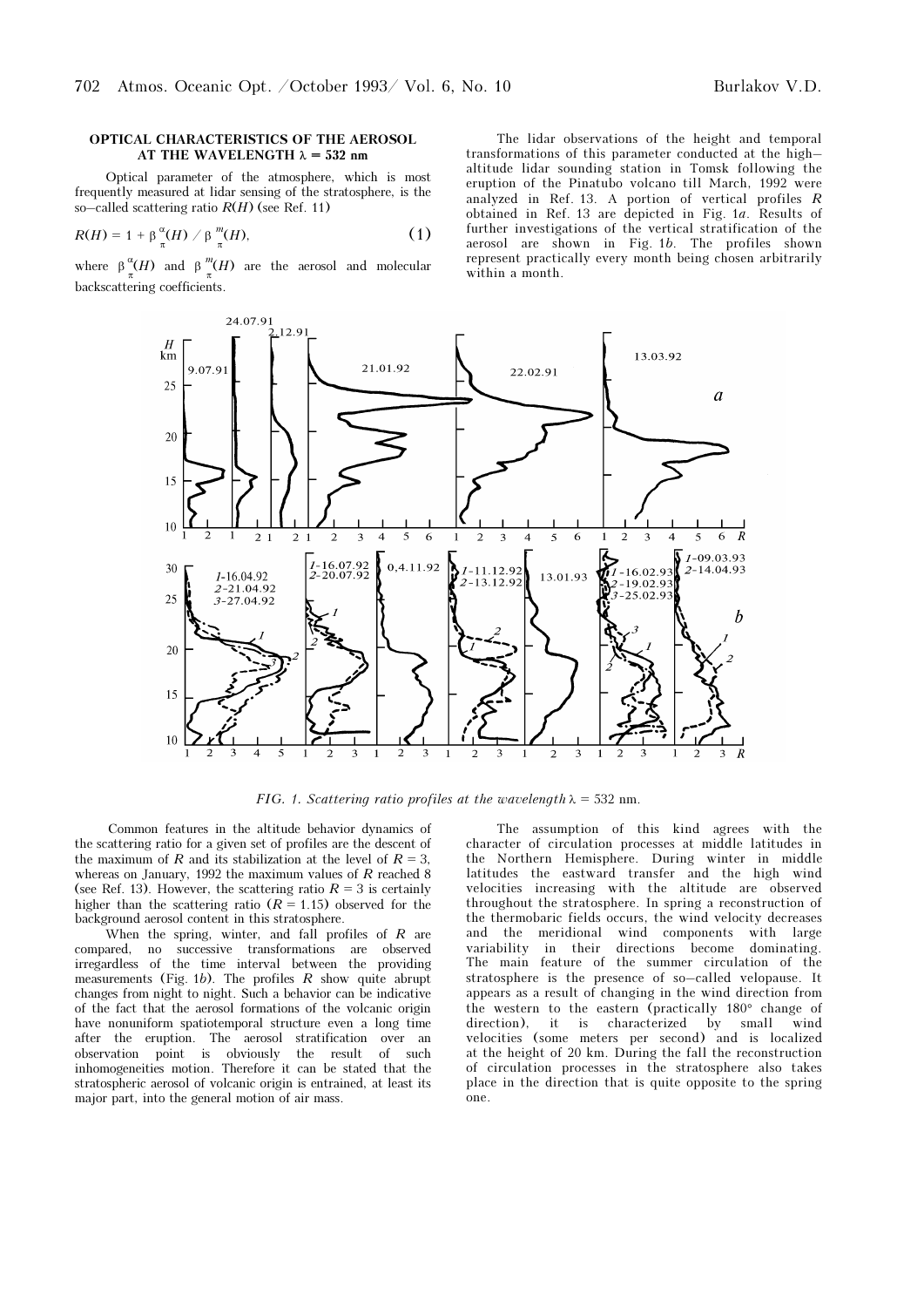

FIG. 2. Altitude behavior of the parameter X (solid line) and the aerosol backscattering coefficients at wavelengths  $\lambda = 532$  nm (dot–dashed line) and  $\lambda = 683$  nm (dashed line).

Returning to Fig. 1b once more, we would like to note that weak winds in the region of the velopause (17– 22 km) well explain the stability of the July profile behaviors of the scattering ratio there, whereas stronger winds at lower altitude result in their noticeable diversity. However, during the period under consideration the variations of vertical stratification caused by the air mass transport were supplemented by the change of scattering properties of the volcanic aerosol. The latter circumstance can be caused by physicochemical processes resulting in aerosol microstructure modifications. Figure 2 shows the height behavior of the parameter  $X$  observed on April 14, 1993, obtained with the use of the wavelengths 532 nm (the second harmonics of Nd:YAG laser) and 683 nm (SRS conversion of  $\lambda = 532$  nm by H<sub>2</sub>). The physical meaning of this parameter and the formula for its determination were described in Ref. 14 in detail. It can be seen that  $X(H)$  decreases with increasing height practically up to 19 km. Such a behavior indicates that the number of aerosol particles optically active in the spectral region 532–683 nm increases with increasing the height. A comparison of  $X(H)$  depicted in Fig. 2 with that reported in Ref. 14 on April 27, 1992 shows that not only vertical stratification (Fig. 1b) has been changed but also the scattering properties of the volcanic aerosoll. One more parameter, in addition to the scattering ratio, became recently widely used to characterize the aerosol content of the stratosphere. It is the integrated backscattering coefficient  $\beta \frac{\alpha}{n}$ 

$$
\beta_{\pi}^{\alpha} = \int_{15 \text{ km}}^{30 \text{ km}} \beta_{\pi}^{\alpha} (H) \, \mathrm{d} \, H. \tag{2}
$$

Its temporal behavior during the whole period of functioning of the high–altitude sounding station in Tomsk is presented in Fig. 3. It is seen that till the summer of 1991 the values  $\beta_{\pi}^{\alpha}$  in the series of observations are close to each other with a pronounced season behavior and even small negative trend. Beginning from the summer of 1991 rather sharp increase in the values of  $\beta_{\pi}^{\alpha}$  is observed with their maximum in winter of 1992. This temporal behavior of  $\beta_{\pi}^{\alpha}$ reflects the process of penetration of the eruption products of the Pinatubo volcano into the middle latitudes that leads to the aerosol formation.

### STRATOSPHERIC OZONE AND VOLCANIC AEROSOL

Lidar observations of the stratospheric ozone performed in Tomsk since 1989 became especially interesting after the eruption of the Pinatubo volcano. The ozone observations aimed at investigation of the role of aerosol in the ozone destruction started from the very first observation of the eruptive cloud over Tomsk.<sup>13</sup> Some results of this study are presented in Fig. 4 in the form of the ozone concentration profiles, which were calculated using the methods described in Ref. 14, and simultaneously obtained profiles of the scattering ratio at  $\lambda = 353$  nm. Synoptic situation at that time (July, 1991) was described in Ref. 8 in detail. The depicted series of profiles begins with the profile on July 6, 1991, when the stratosphere over the Western Siberia was only slightly perturbed by the volcanic aerosol.8 All the succeeding profiles of  $R$  at heights below 16 km have the  $R$  values essentially exceeding the background ones. In addition, some of these profiles show pronounced aerosol layers which correspond to the local minima in the ozone concentration profiles (Fig. 4). Such situations are clearly seen on July 9, 14, 20, and 24. However, these layers influence on the integral ozone content much weaker. Figure 5b, which presents the temporal behavior of the integral ozone content according to the lidar data, demonstrates a rather deep minimum corresponding to the presence of the aerosol layer only on July 9. As for other days, only insignificant variations are observed. In these cases the minima in the temporal behavior of the integral ozone content do not necessarily coincide with the presence of aerosol layers (Fig. 5b). Besides, it is seen that the increase of the altitude range of integration diminishes the amplitude of these variations. They are not observed at all in the temporal behavior of the total ozone content obtained using an M–124 ozonometer (Fig. 5a).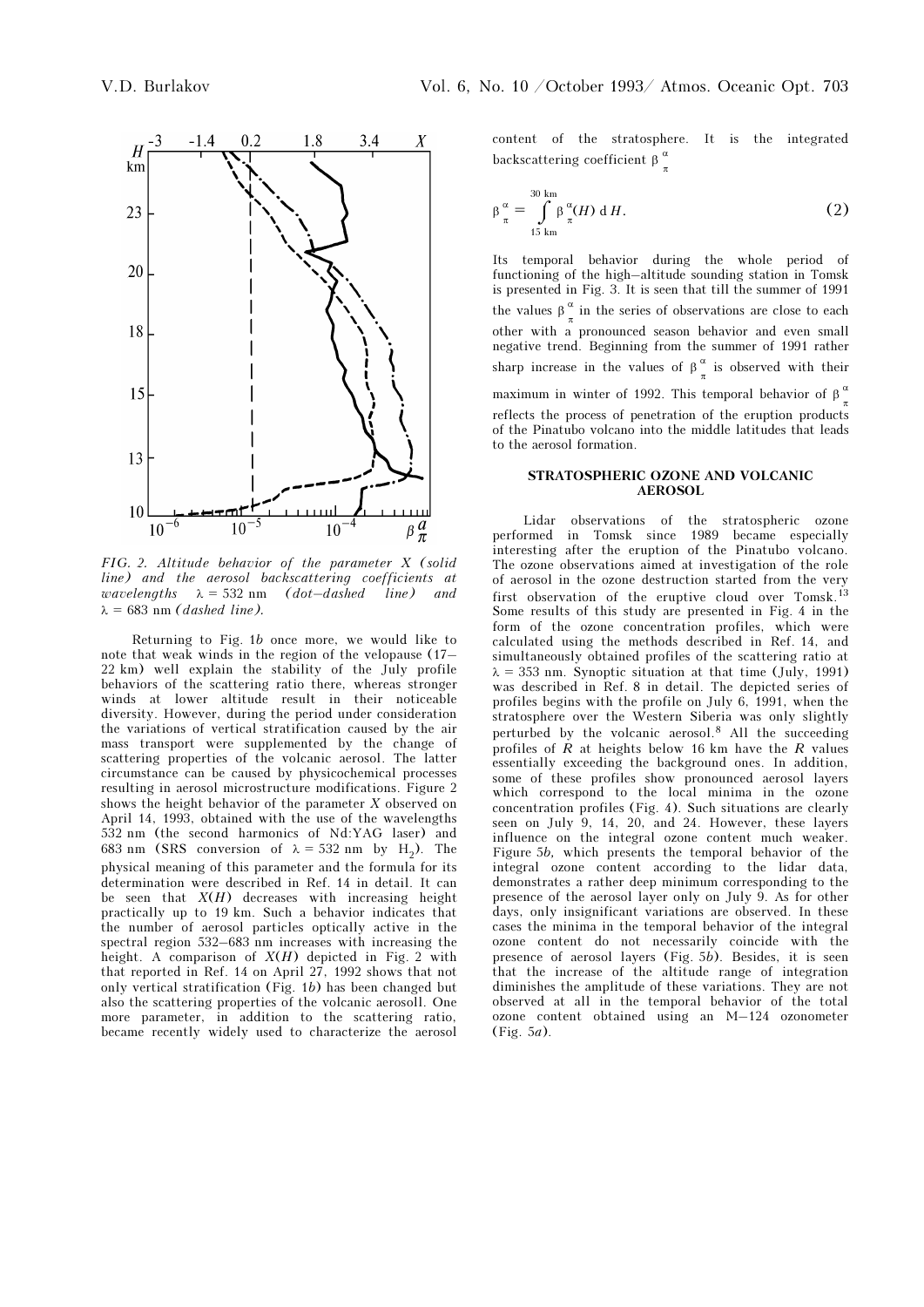

FIG. 3. Temporal behavior of the integral aerosol backscattering coefficient  $\beta$  at  $H = 15-30$  km.



FIG. 4. Vertical ozone concentration profiles (solid line) and the scattering ratio profiles (dashed line) for some days.

Moreover, a comparison of the temporal dependencies of the lidar sounding data, i.e.,  $\beta \frac{\alpha}{\pi}$  and data of satellite measurements of the total ozone content during the presence of the most powerful aerosol formation in the stratosphere (winter, 1992) demonstrates their total independence (Fig. 6). An explanation of this fact can be smoothing of local variations in the ozone and aerosol contents at different altitudes when integrating, as is seen in Fig. 6. Thus, the investigations of the role of the aerosol cycle in the ozone destruction based on the data on the integral characteristics of ozone and aerosol are less informative.

Moreover, the data presented in Fig. 6 were not synchronized that hinders adequate comparison of the experimental data in the case of strong dynamics of the stratosphere over the Western Siberia in winter time. The role of stratospheric dynamics, i.e., the transport of air masses due to atmospheric circulation processes, in the formation and variability of the stratospheric ozone layer is illustrated by Fig. 7. This figure shows the ozone profiles measured on April, 1992, when the stratosphere contained dense aerosol formations (see Fig. 1b). Note that two ozone profiles are presented for each night, the time required to measure one profile was approximately 20 min, and the interval between the ending of one measurement and the beginning of the next one was about 30 min. Their identical behaviors (of two profiles for one night) within the limits of experimental error are indicative of the representativity of the obtained data.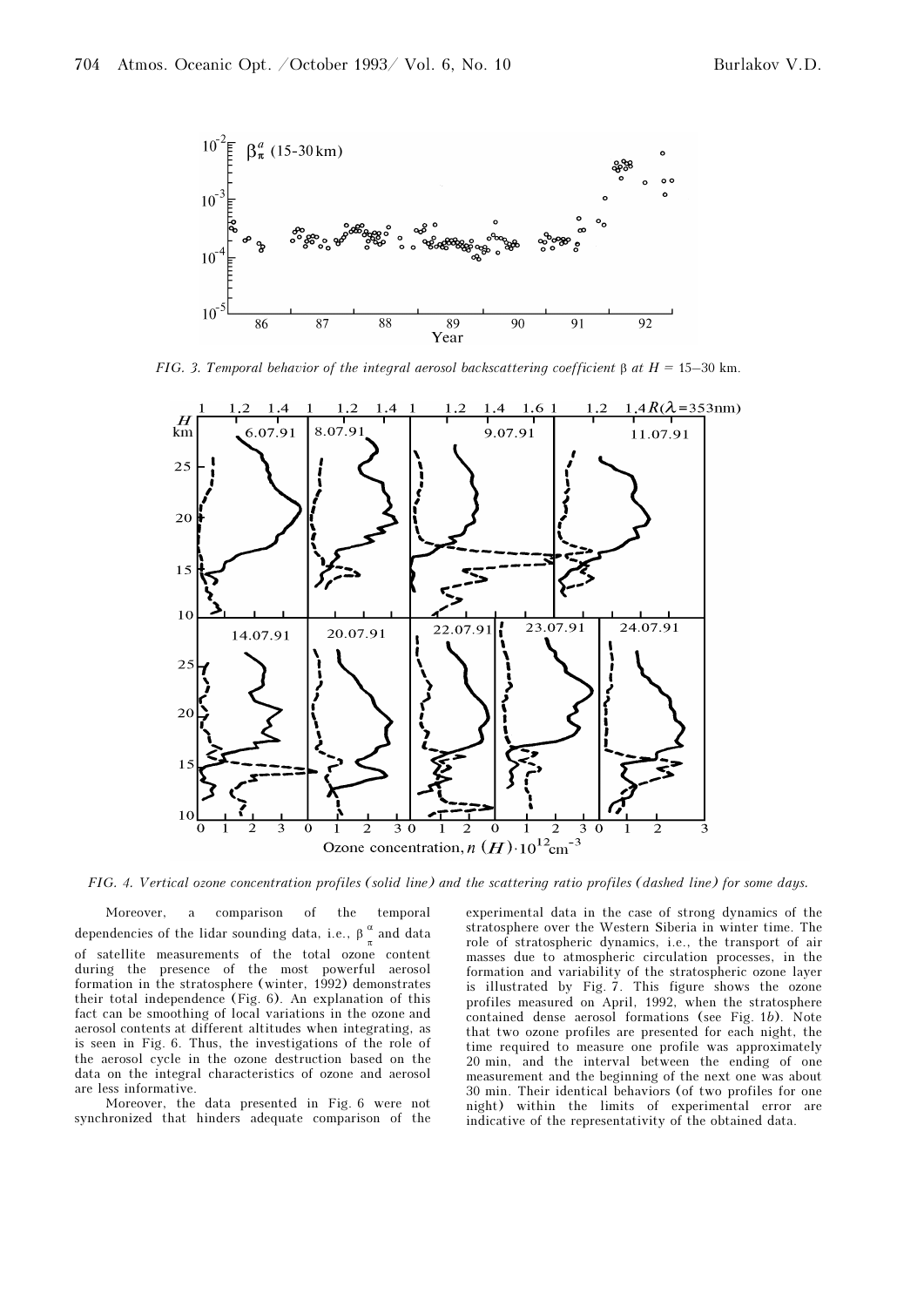

FIG. 5. Temporal behavior of the total ozone content (in Dobson units).



FIG. 6. Temporal behavior of the integral aerosol backscattering coefficient (lidar data, dashed line) and the total ozone content (satellite data, solid line).

The vertical profiles of the ozone shown in Fig. 7a allow one to note that on April 21, 1992 at the altitudes of maximum values of the scattering ratio (15–20 km, see Fig. 1b) the observed ozone concentration was less than the model one. On the other hand, the ozone concentration at these altitudes obtained from lidar data on April 27, 1982 essentially exceeds the model values. Analysis of the atmospheric situation concerning the aerosol component (see Fig.  $1b$ ) shows that the scattering ratio on 27.04.92 is smaller compared to that observed on 21.04.92. However, the observed decrease of R, most likely due to a decrease of the aerosol concentration, could not cause an increase in the ozone concentration shown in Fig. 7b. The occurrence of such a vertical ozone distribution with maximum concentrations at heights being not characteristic of the Western Siberia in spring time was the invasion of the Arctic air masses into the middle latitudes of the Northern Hemisphere. The Arctic vertical ozone distribution is characterized by larger maximum ozone concentrations as compared with that in mid–latitudes and their localization is at heights of 15–16 km.

Figure 8 shows some results of sounding of the stratospheric ozone obtained on April, 1993. These vertical ozone profiles also show smaller values of the ozone concentrations as compared with the model ones in the region where the maximum scattering ratio occurs. The difference between the model and measured profiles at heights above 20 km can be explained error in empirical physical processes taking place in the ozonosphere at the moment.